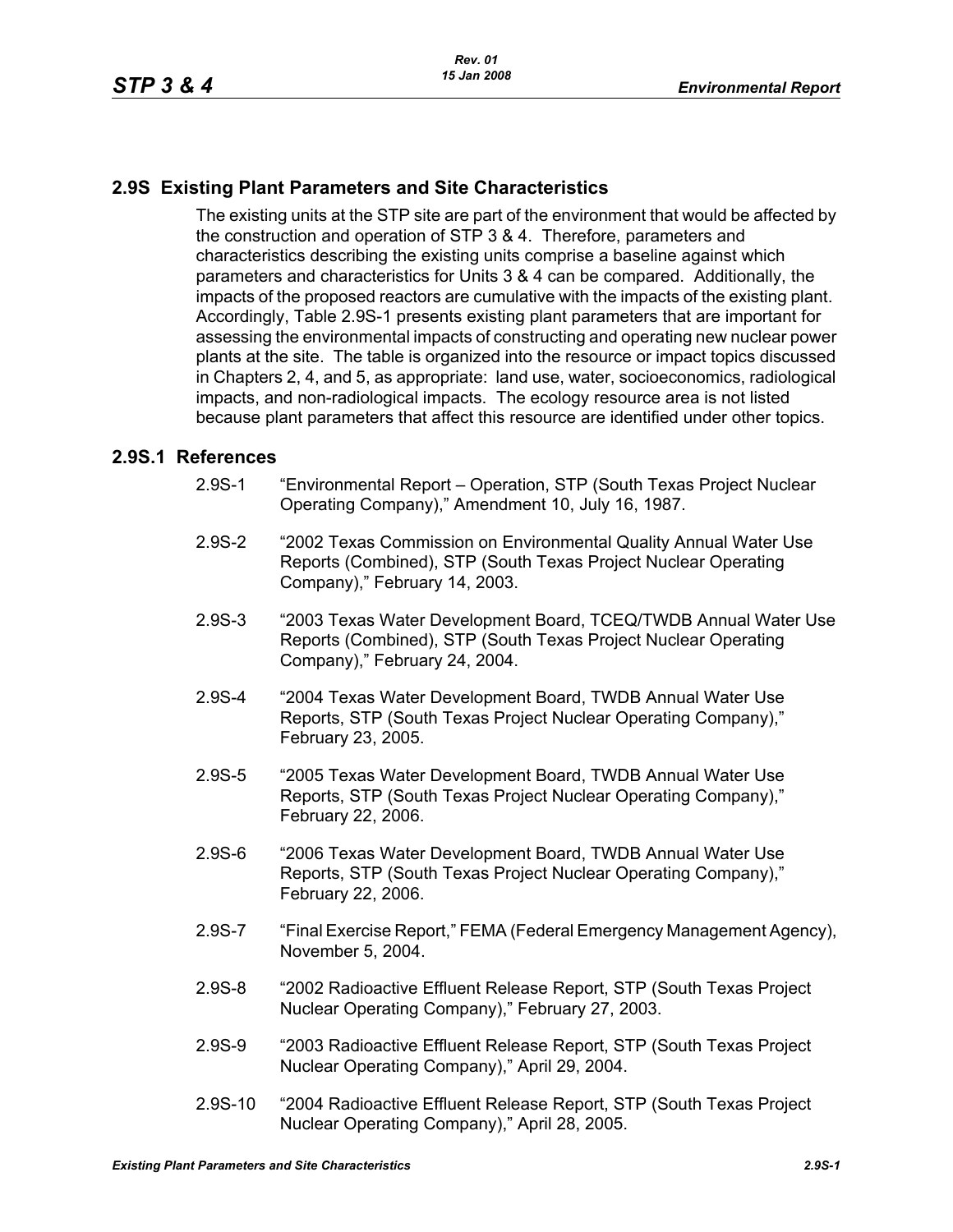- 2.9S-11 "2005 Radioactive Effluent Release Report, STP (South Texas Project Nuclear Operating Company)," April 27, 2006.
- 2.9S-12 "2006 Radioactive Effluent Release Report, STP (South Texas Project Nuclear Operating Company)," April 30, 2007.
- 2.9S-13 "Radiation Exposure Information and Reporting System (REIRS) for Radiation Workers," NRC (Nuclear Regulatory Commission) http://www.reirs.com/, accessed April 18, 2007.
- 2.9S-14 "Emissions Inventory Data (NOC-TX-06012964), STP (South Texas Nuclear Operating Company) 2006," March 29, 2007.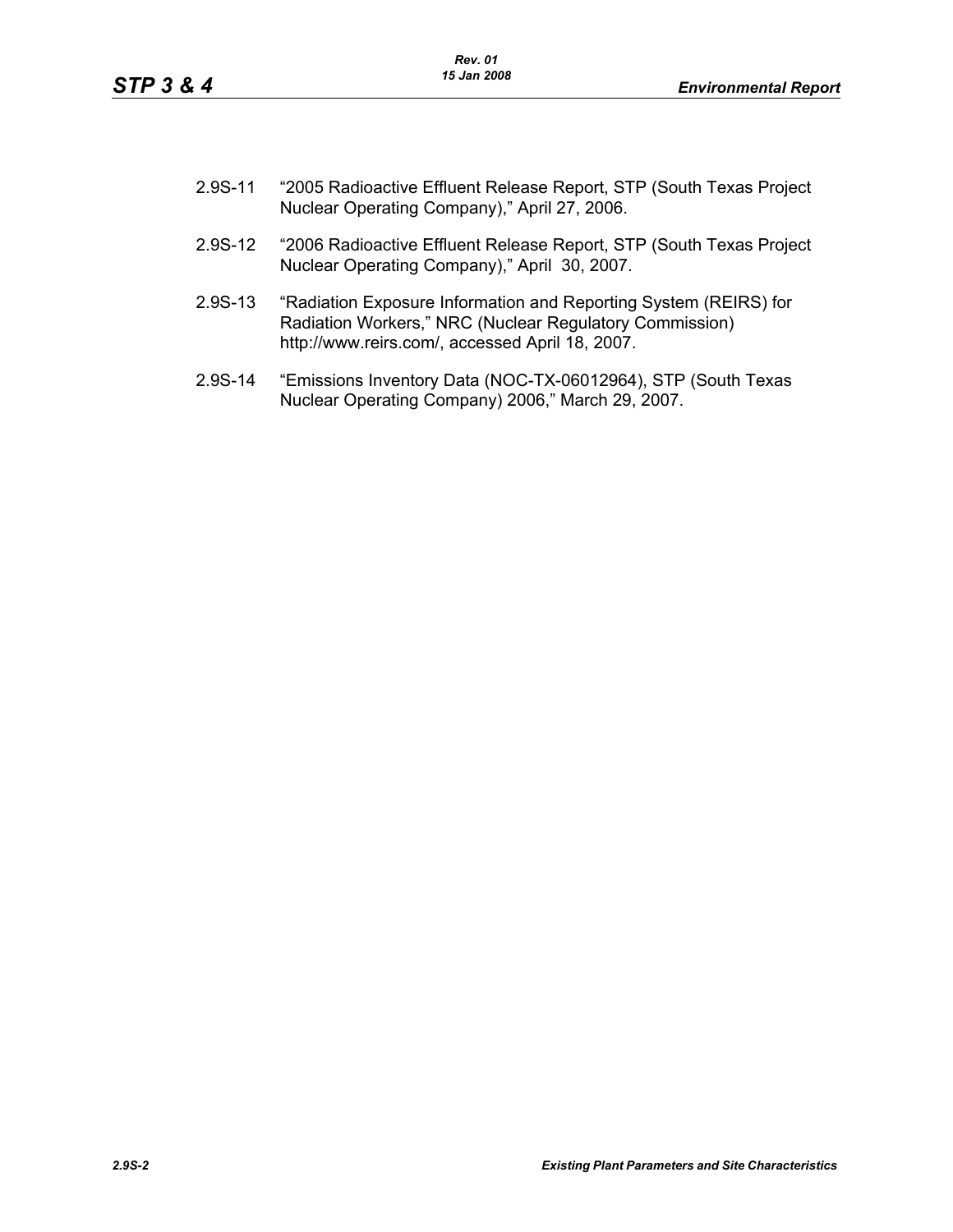| <b>Parameter</b>                                                | <b>Quantity and Units</b>                                                                                                                                                                           | <b>Explanation/Source</b>            |  |  |  |
|-----------------------------------------------------------------|-----------------------------------------------------------------------------------------------------------------------------------------------------------------------------------------------------|--------------------------------------|--|--|--|
| <b>Land Use</b>                                                 |                                                                                                                                                                                                     |                                      |  |  |  |
| Developed acreage                                               | 12,200 acres total site; Plant facilities<br>occupy approximately 65 acres; main<br>cooling reservoir occupies 7,000<br>acres, and approximately 1,700 acres<br>remain as a lowland natural habitat | Source: Reference 2.9S-1             |  |  |  |
| <b>Exclusion Area</b><br>Boundary                               | Oval 1,430 meters from the centerline<br>of each reactor containment building                                                                                                                       | Source: Reference 2.9S-1             |  |  |  |
| Low Population Zone<br>Boundary                                 | 3 miles radius from Exclusion Area<br><b>Boundary Centroid</b>                                                                                                                                      | Source: Reference 2.9S-1             |  |  |  |
| <b>Water</b>                                                    |                                                                                                                                                                                                     |                                      |  |  |  |
| <b>River water</b><br>consumptive use                           | 37,100 acre-ft/year (3-year average<br>listed due to recent increases in Units<br>power up-rates)                                                                                                   | Source: Reference 2.9-2S to 2.9S-6   |  |  |  |
| Groundwater<br>withdrawal                                       | 1,300 acre-ft/year (5-year<br>approximate average)                                                                                                                                                  | Source: Reference 2.9S-2 to 2.9S-6   |  |  |  |
| <b>Socioeconomics</b>                                           |                                                                                                                                                                                                     |                                      |  |  |  |
| Permanent plant<br>workforce<br>(Approximate 5-year<br>average) | Average = $1300$                                                                                                                                                                                    | Source: Estimate                     |  |  |  |
| Outage workforce<br>(Approximate 5-year<br>average)             | Average = $400$                                                                                                                                                                                     | Source: Estimate                     |  |  |  |
| Population within 10<br>miles                                   | 2875 people (decrease from 1990<br>census)                                                                                                                                                          | Source: Reference 2.9S-7             |  |  |  |
| Population within 50<br>miles                                   | 257,252                                                                                                                                                                                             | Source: Reference 2.9S-7             |  |  |  |
| <b>Radiological Impacts</b>                                     |                                                                                                                                                                                                     |                                      |  |  |  |
| Airborne emissions<br>(curies/yr)                               | Fission/Activation<br>Products - 234.5 (5-year average)                                                                                                                                             | Source:: Reference 2.9S-8 to 2.9S-12 |  |  |  |
|                                                                 | Radioiodines - 0.00032 (5-year<br>average)<br>Particulates - 0.00183 (5-year<br>average)<br>Tritium - 144.8 (5-year average)                                                                        |                                      |  |  |  |

## **Table 2.9S-1 Plant Parameters and Site Characteristics for STP 1 & 2**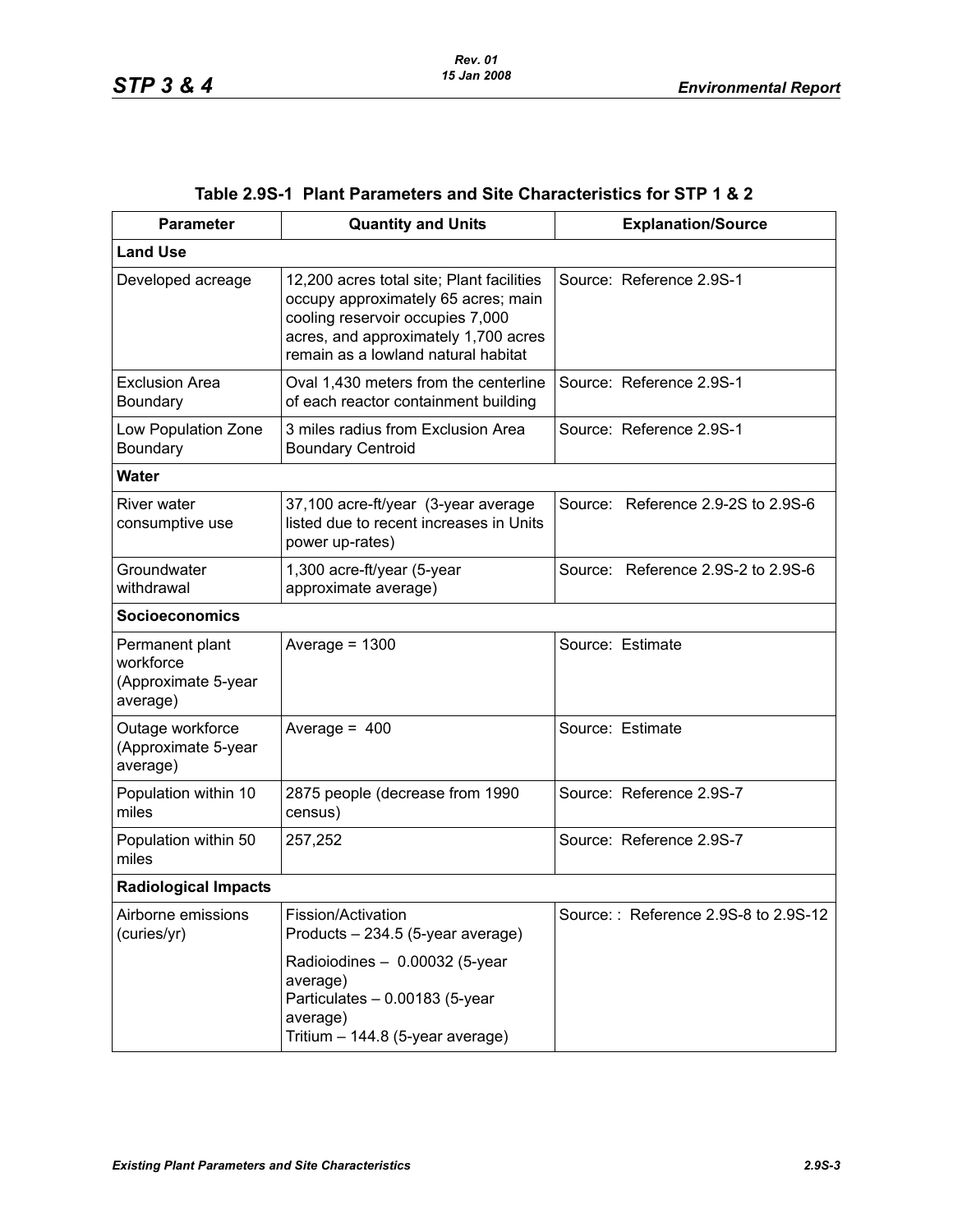| <b>Parameter</b>                          | <b>Quantity and Units</b>                                                                                                                                                              | <b>Explanation/Source</b>            |
|-------------------------------------------|----------------------------------------------------------------------------------------------------------------------------------------------------------------------------------------|--------------------------------------|
| Liquid discharges<br>(curies/yr)          | Fission/Activation<br>Products - 0.091 (5-year average)<br>Tritium - 2035 (5-year average)<br>Dissolved/Entrained<br>Gases - 1.82 (5-year average)<br>Gross Alpha - 0 (5-year average) | Source:: Reference 2.9S-8 to 2.9S-12 |
| Liquid pathway<br>collective dose (mrem)  | Unit $1 - 1.31$ (5-year average)<br>Unit $2 - 1.28$ (5-year average)                                                                                                                   | Source:: Reference 2.9S-8 to 2.9S-12 |
| Solid radiological<br>waste volume        | 527 m3/yr (5-year average)                                                                                                                                                             | Source:: Reference 2.9S-8 to 2.9S-12 |
| Solid radiological<br>waste radioactivity | 464.8 curies/yr (5-year average)                                                                                                                                                       | Source:: Reference 2.9S-8 to 2.9S-12 |
| Worker collective dose                    | YearDose                                                                                                                                                                               | Source: Reference 2.9S-13            |
|                                           | 2002 - 329.1 rem                                                                                                                                                                       |                                      |
|                                           | 2003 - 143.5 rem                                                                                                                                                                       |                                      |
|                                           | 2004 - 119.8 rem                                                                                                                                                                       |                                      |
|                                           | 2005 - 247.7 rem                                                                                                                                                                       |                                      |
|                                           | 2006 - 150.3 rem                                                                                                                                                                       |                                      |
|                                           | Average 198 rem/year                                                                                                                                                                   |                                      |
| <b>Nonradiological Impacts</b>            |                                                                                                                                                                                        |                                      |
| Air emissions                             | Tons per year of criteria pollutants<br>(2006)<br>$NOx = 43$ tons/year<br>$SO2 = 0.75$ tons/year<br>$PM10 = 0.96$ tons/year<br>$PM2.5 = 0.96$ tons/year<br>$CO = 11.5$ tons/year       | Source: Reference 2.9S-14            |
| <b>Noise</b>                              | Not Measured                                                                                                                                                                           | Not applicable                       |
| <b>Building height</b>                    | Containment dome: 203 feet above<br>grade<br>Primary Met tower: 197 feet above<br>grade                                                                                                | Source: Reference 2.9S-1             |

## **Table 2.9S-1 Plant Parameters and Site Characteristics for STP 1 & 2 (Continued)**